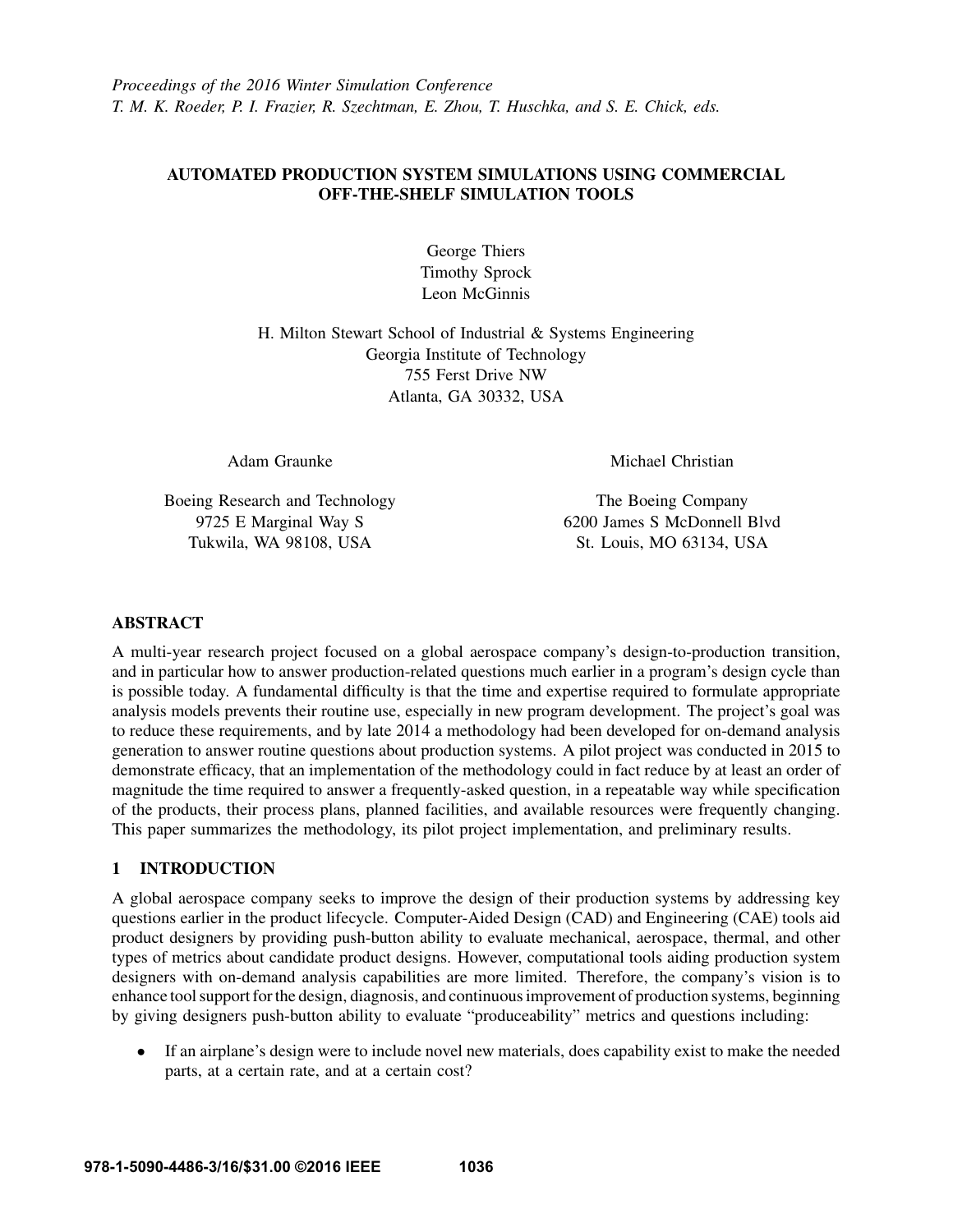- If a major subassembly is partitioned into distinct sections made by different suppliers and joined at final assembly, how should the delivery schedule balance high robustness to supply disruptions and low inventory costs?
- What investment in tools, fixtures, layup molds, and other resources is needed to manufacture a certain subassembly at a certain production rate?

Whatever the list of questions, the subject of the research is how to push-button answer them, and there are several factors which make that hard. First, push-button capability requires formulating and solving a variety of operations research analysis models, including statistical, discrete-event simulation, and optimization analysis models. Solution methods and algorithms are well-studied in the literature, but not well-studied is how to formulate an analysis model given an analysis-neutral system description and a question about the system in an automated, robust, and reusable way. Second, during early design stages a product's specification may only exist at a high level of abstraction, meaning that push-button functionality must accommodate varying amounts of detail. Third, while information about products and processes may be rigorously captured in Product Lifecycle Management (PLM) systems, information about resources and facilities is often not - production knowledge in many companies is often informal, tacit, and transient. If a company's backbone of architecture includes CAD, Product Data Management (PDM), Manufacturing Execution Systems (MES), and Manufacturing Resource Planning (MRP), the combination of these systems still lacks information needed to answer many produceability questions, including the ones listed above. Therefore, when a designer pushes the button, they should also expect to supply additional information, which raises the questions of what exactly that information is, what language and format it should take, and what flexibility exists for its detail.

An analogy for the company's vision is to augment personal assistants such as Apple's Siri®, Google's Voice Search, or Microsoft's Cortana<sup>®</sup> with additional functionality needed to answer produceability questions about candidate designs. To understand how the needed functionality differs from what already exists, consider that many questions asked of personal assistants are answerable by simple database or web search. Isolated examples also exist of more advanced machinations, a popular one being computing driving directions. Questions about navigating civilian transportation networks are *not* commonly answered by searching through pre-recorded routes in databases, but rather by formulating a shortest-path network flow optimization analysis, solving it (perhaps using Dijkstra's algorithm with heuristics), and doing so within seconds and invisibly to the end-user. With this analogy, the factors listed above can be summarized into two challenges: (1) A necessary generalization and expansion of personal assistants' capabilities for analysis formulation and solution, and (2) Modeling. Answering questions about driving directions is possible because personal assistants already have detailed knowledge of civilian transportation networks. They have no knowledge, however, of an arbitrary company's proprietary products, processes, resources, and facilities - and even if they did have access to the company's information systems, those are not complete, nor can commonly function in the required role of an experimental design environment.

By late 2014, a methodology had been developed to address these challenges, and in particular the modeling challenge. The methodology enables push-button answering produceability questions via automatic formulation of many different analysis model types, but the pilot project focused exclusively on formulating discrete-event simulation models, consistent with Nelson's observation that "Simulation is increasingly the *only* method capable of analyzing, designing, evaluating, or controlling the large-scale, complex, uncertain systems in which we are interested" (Taylor et al. 2013). A company-imposed requirement is to use commercial off-the-shelf (COTS) tools for automatically-formulated simulation models including Simio and Tecnomatix Plant Simulation.

### 1.1 Prior Work: Model Generation and Modeling

Many engineering analysts have tried adding automation to their workflow, following the paradigm of separating system description from system analysis, authoring system descriptions in a presumably-easier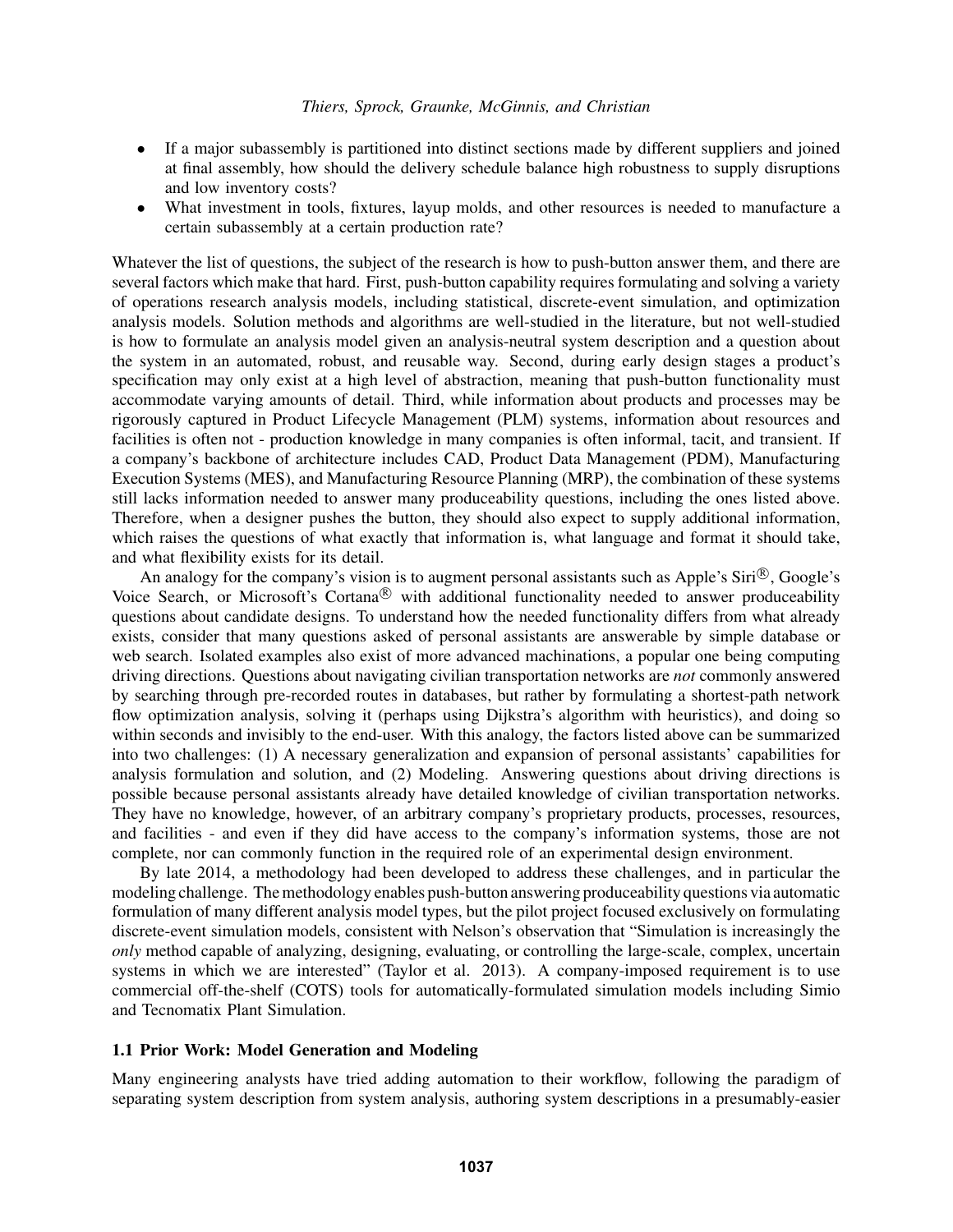way, and then automatically transforming them into the semantics and syntax of a particular analysis language as-needed. Yuan et al. (1993) describes a generator for SIMAN-language simulation models of "discrete operational systems" which are modeled with an "operations network" and "operation equations". Son and Wysk (2001) describe automatically building simulation models in the Arena language to answer manufacturing shop floor control questions, using a network abstraction called a "message-based part state graph" to capture potential routings through a shop's resources. Fournier (2011) describe automatically building simulation models in various languages (QUEST, Arena, ProModel, FlexSim) using the Core Manufacturing Simulation Data (CMSD) standard, and Bergmann et al. (2012) maps CMSD to the SLX simulation language. Dong and Chen (2001) generate object-oriented Petri Nets from Computer Integrated Manufacturing Open System Architecture (CIMOSA) behavior rules, and Deavours et al. (2002) generate Stochastic Activity Networks (SAN) from modeling formalisms compatible with the Mobius framework. Simulation analysis model generators inputting SysML-language system models are Batarseh et al. (2015) and Kapos et al. (2014), the latter generating executable Discrete Event System Specification (DEVS) models.

Observe the variety of system description languages in the citations above. In addition to "discrete operational systems", "message-based part state graphs", CMSD, and more, there are many additional candidate languages, ranging from research ideas to adopted standards. An OASIS standard for the exchange of production planning and scheduling data is (OASIS 2011). The output of the ISO TC 184/SC4 committee includes the ISO 10303 standard for machine-readable capture and sharing of product data (Pratt 2001). AutomationML is a standard-of-standards for exchanging data between engineering tools in a production facility (Drath et al. 2008). These efforts standardize data schemas, and there are also efforts to standardize semantics and ontologies. An OMG standard formalizing business process semantics is Business Process Model and Notation (BPMN) (OMG 2011). A Supply Chain Council standard formalizing supply chain management semantics is the Supply Chain Operations Reference (SCOR) (SCC 2012). Proposals for formalizing manufacturing semantics include Manufacturing Semantics Ontology (MASON) (Lemaignan et al. 2006) and also Molina and Bell (1999), Cutting-Decelle et al. (2007), and Guerra-Zubiaga and Young (2008).

Tanenbaum (1981) observes "The nice thing about standards is that you have so many to choose from." In the first years of the research project, the authors sought a single and "perfect" system description language for production systems (Thiers and McGinnis 2013), aggregating from various cited contributions and filling in gaps. However, nothing was ever developed which the authors could plausibly argue the whole world should use, for reasons including a fundamental tension between concrete and abstract (the former needed for user accessibility, the latter needed for robustness and reusability), and also that a language is inexorably shaped by its authors' use cases at a moment in time. Inevitably, both the use cases and time change, the language must evolve, transformation programs which are tightly coupled to the language break, and the author must maintain code they have long forgotten, if the original author can be found at all. Progress only resumed when it was finally accepted that a single and "perfect" system description language for production systems may never exist, and a way was devised to accommodate a plethora of similar-but-different system description languages.

### 1.2 The Challenge of COTS Discrete-Event Simulation Tools

In addition to a large number of language choices for system description, there are also a large number of language choices for discrete-event simulation analysis - unlike the domain of optimization analysis which has a canonical language "A Mathematical Programming Language" (AMPL) (Fourer et al. 1993), to the best of the authors' knowledge the domain of discrete-event simulation has no such canonical language, and each language choice differs from other language choices in both semantics and syntax. If there are *m* choices of system description language and *n* choices of simulation analysis language, then *m* · *n* permutations of transformations from system description to simulation analysis result, severely limiting the return on investment of writing and maintaining each one. The methodology described in this paper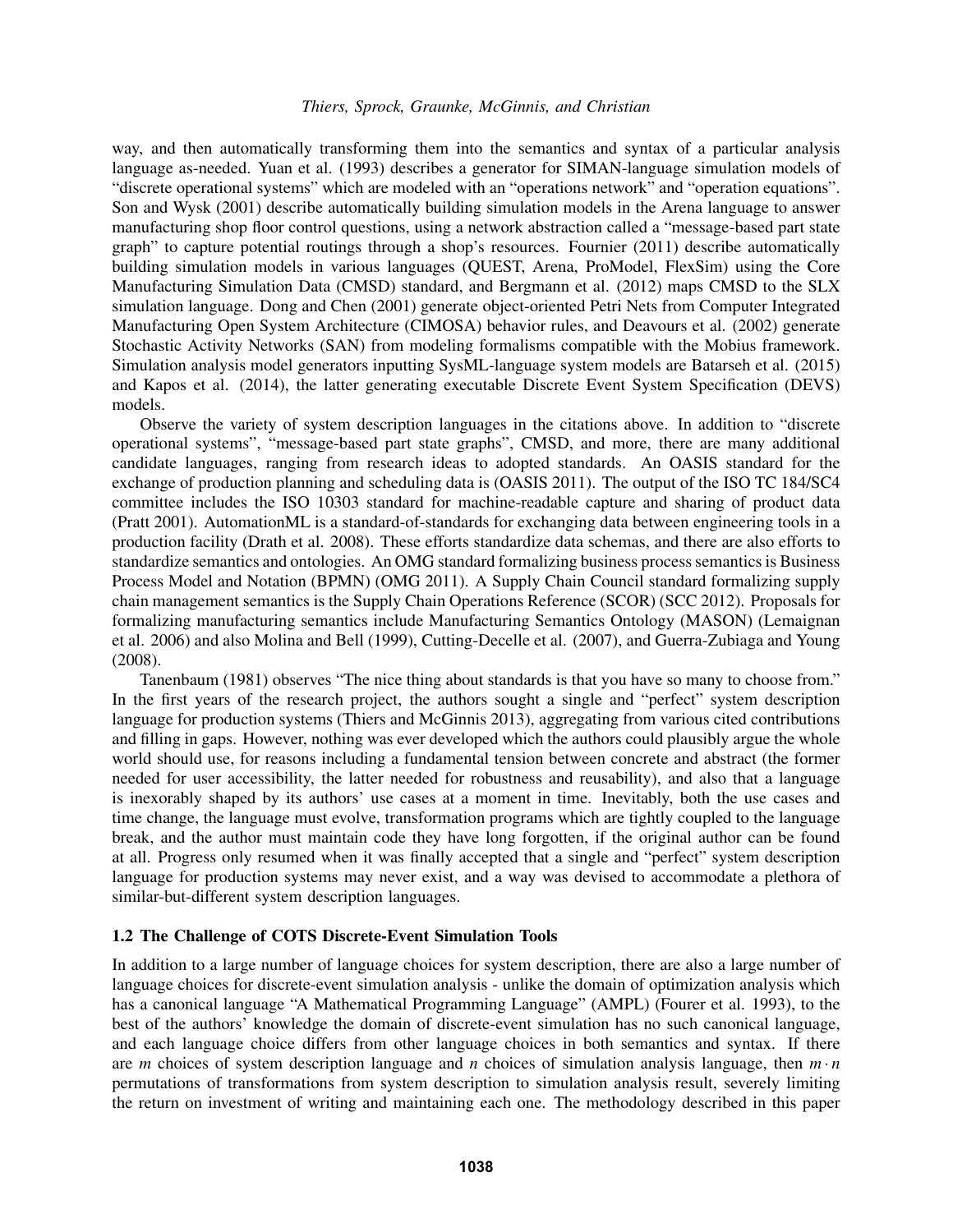reduces *m* to 1, but still allows *m* system description languages by adding an intermediate transformation step which loosely couples each language to a back-end bridging abstraction language.

Among the efforts cited in section 1.1 to automatically generate simulation models, there is considerable variety in where the transformation "intelligence" is located - it may be upstream in the system description language (effectively conflating that language with the downstream analysis language), in the transformation itself (as with general-purpose model-to-model transformation languages and tools including QVT (OMG 2016) and ATL (EMF 2016), or downstream in the system analysis language (effectively conflating that language with the upstream description language, the de-facto approach of many COTS simulation tool vendors). In some cases, researchers attempt to simplify transformations by writing their own discrete-event simulation language and solver, as in Biswas and Narahari (2004), Chatfield et al. (2006), and Schonherr and Rose (2009), enabling transformation of system description to simulation analysis using straightforward one-to-one mappings. In the authors' estimation, developing ad-hoc analysis tools when suitable COTS tools are available - even if their language is inconvenient - does not seem a sustainable path. The methodology described in this paper places most of the transformation "intelligence" in model-to-model transformations themselves, but proposes a small step forward by building simulation models to the greatest extent possible using model library blocks which are executable versions of bridging abstraction model elements.

### 2 METHODOLOGY

A methodology is a collection of related processes, methods, and tools (Estefan 2008), and the process in this paper's methodology is shown in figure 1. Both the System Model in the top-left and the Bridging Abstraction Model in the top-center are description-only, and both are actually comprised of two different levels of modeling abstraction, which might be called the *schema* and the *data* or the *metamodel* and the *instance model*, or *class definitions* and *object instantiations* in object-oriented software terminology. The system description language discussed at length in section 1.1 is the upper schema or metamodel layer, and the distinction is important because model-to-model transformations depend only on this layer and should work given any conforming data or instance model. The Bridging Abstraction Metamodel is an abstract creation capturing the underlying commonalities shared by all discrete-event logistics systems - manufacturing systems, supply chains, warehousing  $\&$  distribution systems, transportation  $\&$  logistics systems, healthcare delivery systems, and more. A key observation is that most systems studied in industrial engineering have a network structure, and most operations research analysis of them is network-based analysis. The bridging abstraction metamodel has evolved since its inception into a collection of layered models, but the original and fundamental layer the authors call a *token-flow network*, with an excerpt shown in figure 2.



Figure 1: The methodology's process, whose novelty is the Bridging Abstraction Model.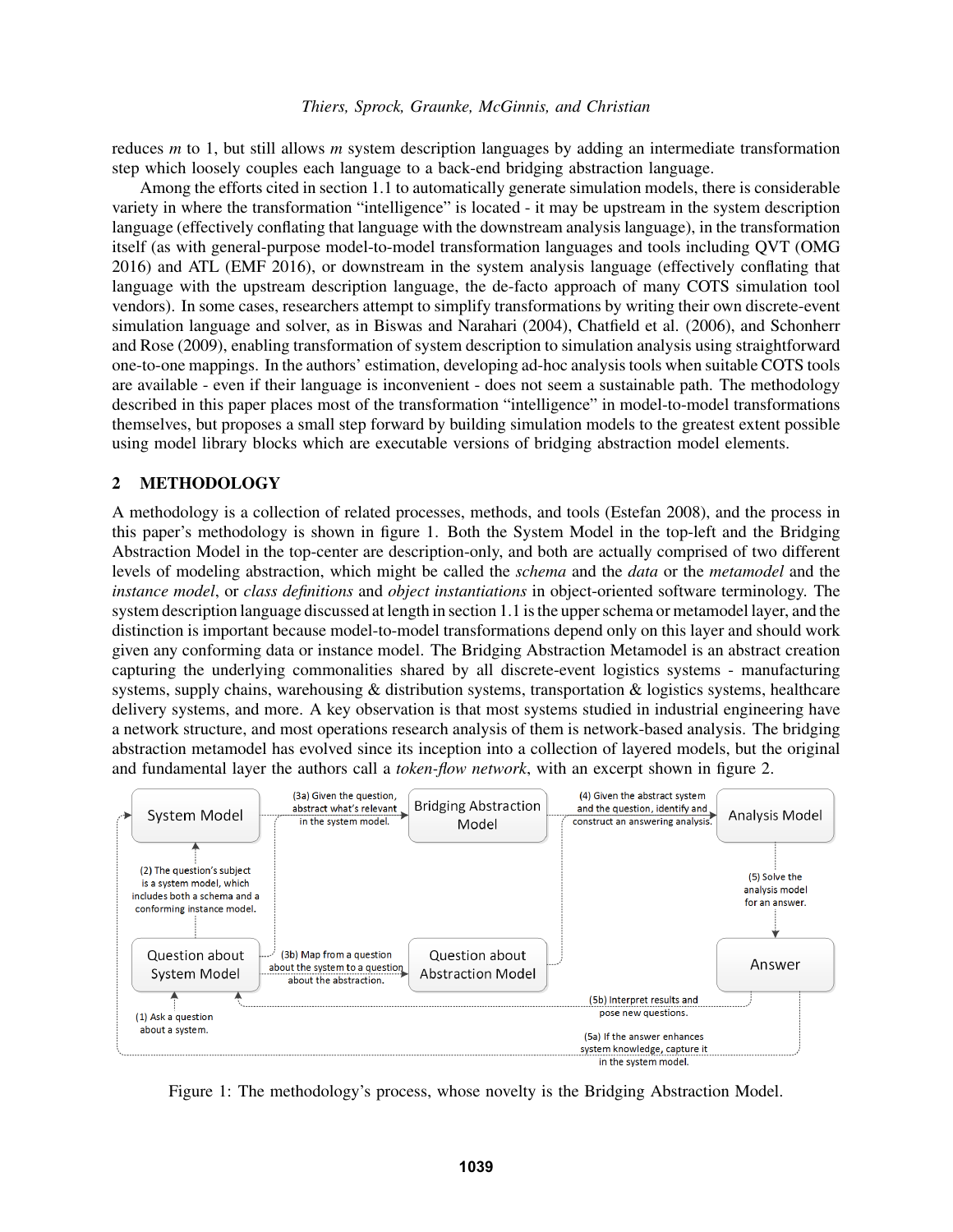



Figure 2: An excerpt from the Token-Flow Network layer of the Bridging Abstraction Metamodel.

The Bridging Abstraction Model is introduced to mediate a fundamental tension between concrete and abstract - a System Model should be as concrete as needed for accessibility, the Bridging Abstraction Model should be as abstract as possible for robustness and reusability, and efficacy depends on easily created and maintained mappings between the two. The mappings realize as declarative specifications of model-to-model transformations, and updating them in response to new or evolving system models must be as simple and fast as possible. In software terminology, the added intermediate step has the effect of mitigating tight coupling between system description languages and system analysis languages, to alleviate costs when a system description language must inevitably change with use cases and time. In figure 1, second-stage coupling between the Bridging Abstraction Model and the Analysis Model will remain tight, but first-stage coupling between the System Model and the Bridging Abstraction Model should be as loose as possible to accommodate new or evolving System Models. Importantly, due to the Bridging Abstraction Model's stability, the task of writing and maintaining the second-stage transformations should have enough return-on-investment that might be adopted by a dedicated team, as opposed to diverse analysts.

Many new ideas are variations on old ones, and the process in figure 1 may classify as such, a transplant of best practices from software to systems engineering. The methodology's novelty is in its methods and tools which address large research challenges exist to make this work for systems engineering: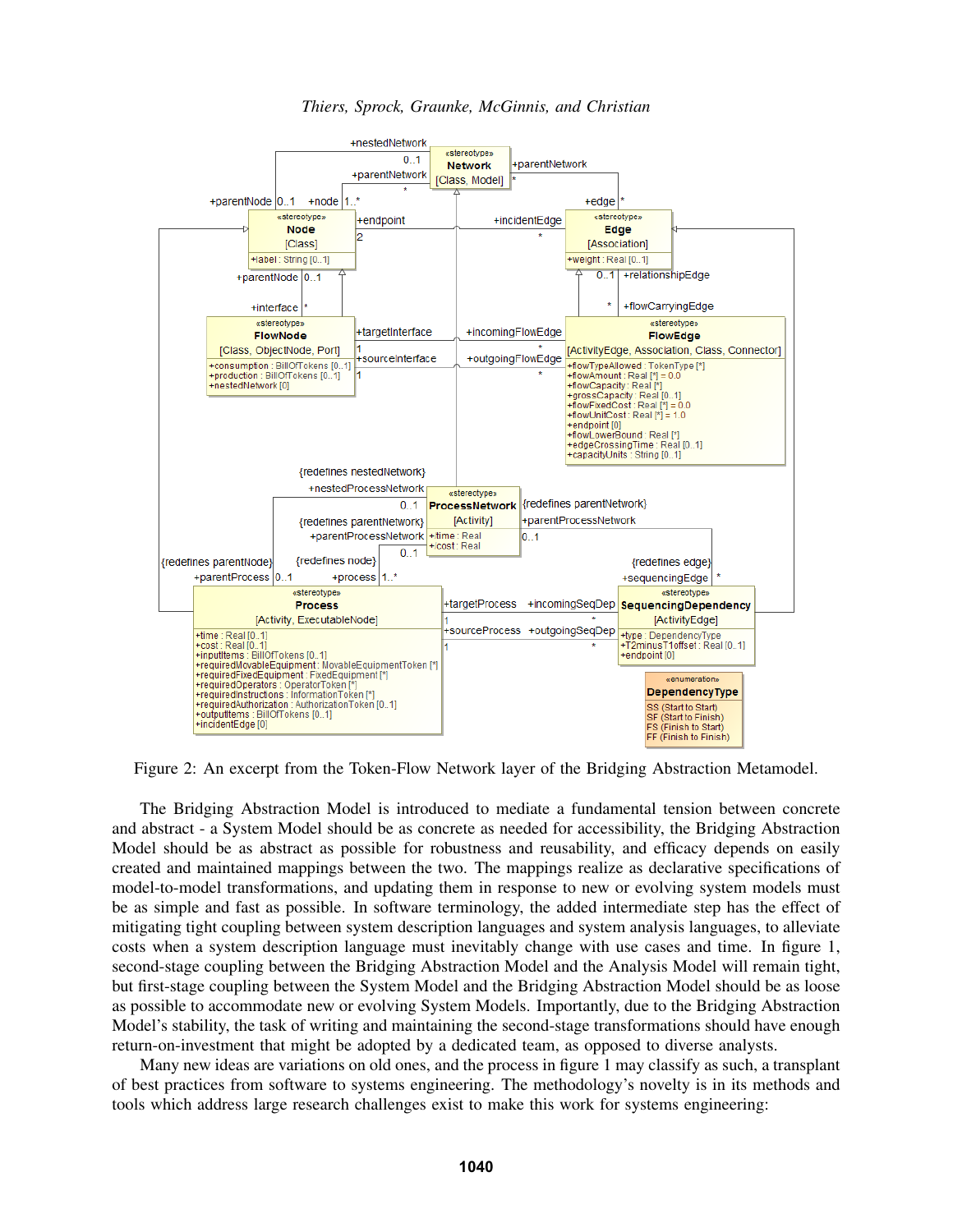- *The Bridging Abstraction Metamodel* an explicit, analysis-neutral, and human- and machinereadable metamodel which captures the underlying commonalities shared by all discrete-event logistics systems. As the research project evolved, it quickly became clear that the bridging abstraction model would be iteratively developed for years to come. Modeling a system's structure is usually the lowest-hanging fruit, modeling behavior (think processes) is usually more challenging, and modeling control (think business rules) is usually most challenging of all. Also, most candidate languages for authoring this metamodel (UML, SysML, Ecore, OPM, entity-relationship diagrams, and more - the language of the language) are object-oriented, and object-oriented systems modeling can be an unfamiliar way of thinking.
- *Model-to-model transformations*. To transform a System Model to a Bridging Abstraction Model in figure 1, the mechanism has evolved from UML stereotype application, to declarative specifications in general-purpose transformation languages including QVT and ATL, to a custom model-to-model transformation language and engine described further in section 3.
- *Understanding the space of questions about production systems and the analyses capable of answering them*. This challenge is intimately related to deep domain knowledge. If and when an implementation of the methodology supports a critical mass of routine produceability questions, a new challenge will arise - how to make productive use of a "question-answering genie" by asking the right questions. The authors envision that this will require capturing higher-level processes (diagnosis, continuous improvement, design, etc.) and the questions asked during each step of those processes' execution.

An extensive discussion of the methodology's processes, methods, and tools can be found in Thiers (2014), Sprock and McGinnis (2014), and Sprock (2016). Search for and experimentation with new methods and tools continues, for example a method of using model library blocks which are executable versions of bridging abstraction model elements, to the greatest extent possible, when building analysis models in a domain without a canonical language.

# 3 PILOT PROJECT

By late 2014 the methodology had matured on paper, and a pilot project was conducted in 2015 to demonstrate efficacy, that an implementation of the methodology could in fact reduce the time required to answer a frequently-asked question by at least an order of magnitude, in a repeatable way while specification of the products, their process plans, planned facilities, and available resources continually change. The steps involved were:

*Step 1: Have the user choose a frequently-encountered scenario for which push-button formulation of discrete-event simulation models, to answer a variety of questions, could be very valuable.* The scenario for this project involved evaluating manufacturing capacity for composite part fabrication, with the frequentlyasked question "What is a minimum number of resources required to support a given production rate?" Of particular interest are composite layup mold and autoclave resources, which for large aerospace parts can be very expensive with long sourcing lead times.

*Step 2: For the chosen scenario, create a system description language.* This step requires capturing analysis-neutral semantics which users employ to talk about their business and represent it in information systems. This language iteratively evolved during the pilot project, and its state at the final iteration is captured in figure 3. Note that this is a schema-level model and not of any particular production system instance - it serves as a common definition for facilities, manufacturing processes, alternatives to them, desired future states for them, and more.

Does the language in figure 3 qualify as an abstract metamodel for describing arbitrary production systems? Certainly not - this is one particular user's schema, and a minimal one for a particular use case, which may differ syntactically and even semantically from other users' schemas. Important features include batching at the autoclave (by part volume, or by a specific bill of part types and quantities), and also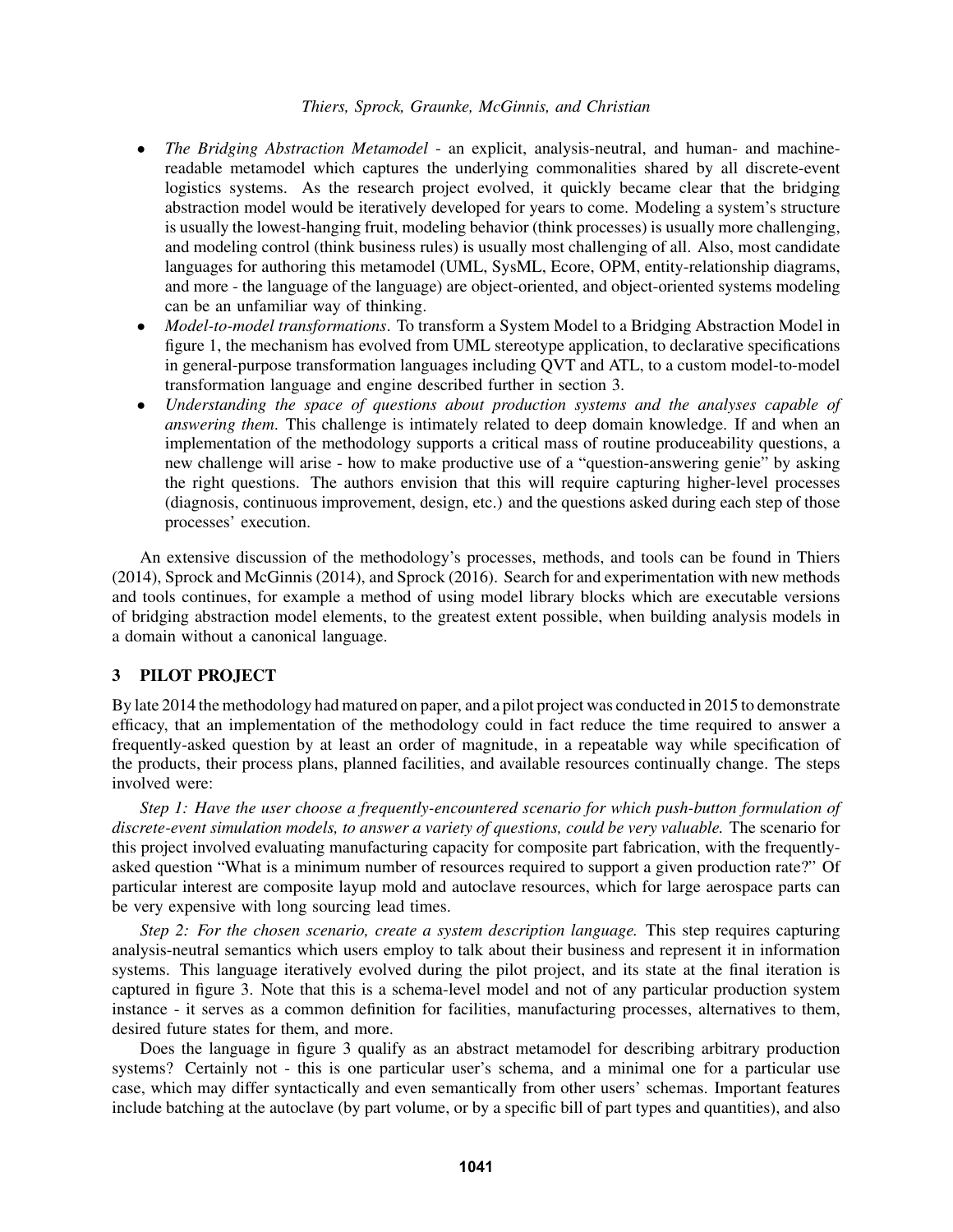|    |                  | <b>曲</b> manufacturing                                                                                                                                                                                                                                                                                                                            |  |  |  |  |  |  |  |  |  |  |
|----|------------------|---------------------------------------------------------------------------------------------------------------------------------------------------------------------------------------------------------------------------------------------------------------------------------------------------------------------------------------------------|--|--|--|--|--|--|--|--|--|--|
| ◢▤ |                  | Job<br>$\Box$ Facility<br>◢                                                                                                                                                                                                                                                                                                                       |  |  |  |  |  |  |  |  |  |  |
|    |                  | → workOrder: WorkOrderType<br>▷ 段 ownedCells : Cell                                                                                                                                                                                                                                                                                               |  |  |  |  |  |  |  |  |  |  |
|    | $\triangleright$ | 最 componentJob : Job<br>▷ Rt workOrderReleaseProcess : WorkOrderReleaseProcess                                                                                                                                                                                                                                                                    |  |  |  |  |  |  |  |  |  |  |
|    |                  | p Rt rawMaterialSupplyProcess : RawMaterialSupplyProcess<br>$\triangleright$ $\frac{1}{25}$ component Operation : Operation                                                                                                                                                                                                                       |  |  |  |  |  |  |  |  |  |  |
|    |                  | ▷ 晟 successorJobs : Job<br>▷ 最 mobileResourceSharingProcess : MobileResourceSharingProcess                                                                                                                                                                                                                                                        |  |  |  |  |  |  |  |  |  |  |
|    |                  | $\boxminus$ Cell<br>$\Box$ Operation -> Job<br>$\boldsymbol{d}$                                                                                                                                                                                                                                                                                   |  |  |  |  |  |  |  |  |  |  |
|    |                  | (A) Job<br>▷ 段 ownedWorkstations : Workstation                                                                                                                                                                                                                                                                                                    |  |  |  |  |  |  |  |  |  |  |
|    |                  | $\equiv$ time-mean : EDouble<br><b>日</b> Workstation<br>◢                                                                                                                                                                                                                                                                                         |  |  |  |  |  |  |  |  |  |  |
|    |                  | □ time-stdev : EDouble<br>▷ R. workstationProcessBatch : EMap <workordertype, eint=""></workordertype,>                                                                                                                                                                                                                                           |  |  |  |  |  |  |  |  |  |  |
|    |                  | □ volumeThresholdForCompleteBatch : EDouble<br>$\equiv$ time-units: EString                                                                                                                                                                                                                                                                       |  |  |  |  |  |  |  |  |  |  |
|    |                  | processBatchSize: EInt<br>$\triangleright$ $\blacksquare$ workstationParallelCapacity : Elnt                                                                                                                                                                                                                                                      |  |  |  |  |  |  |  |  |  |  |
|    |                  | processParallelCapacity: Elnt                                                                                                                                                                                                                                                                                                                     |  |  |  |  |  |  |  |  |  |  |
|    |                  | Product<br>◢<br>▷ R. requiredRawMaterialTypes : EMap <rawmaterialtype, eint=""></rawmaterialtype,>                                                                                                                                                                                                                                                |  |  |  |  |  |  |  |  |  |  |
|    |                  | D = processPlanWorkOrder: WorkOrderType<br>▷ 忌 requiredMobileResourceTypes : EMap <mobileresourcetype, eint=""></mobileresourcetype,>                                                                                                                                                                                                             |  |  |  |  |  |  |  |  |  |  |
|    |                  | p R. processPlanRouting : EMap <elnt, job="" workstation,=""><br/>p R<sub>a</sub> resourceTypesAssembledIntoOutput : EMap<mobileresourcetype, eint=""></mobileresourcetype,></elnt,>                                                                                                                                                              |  |  |  |  |  |  |  |  |  |  |
|    |                  | $\triangleright$ $\equiv$ volume: EDouble<br>p R resourceTypesDisassembledFromInput : EMap <mobileresourcetype, eint=""></mobileresourcetype,>                                                                                                                                                                                                    |  |  |  |  |  |  |  |  |  |  |
|    |                  |                                                                                                                                                                                                                                                                                                                                                   |  |  |  |  |  |  |  |  |  |  |
|    | E                | RawMaterialType<br>MobileResourceType<br>WorkOrderType<br>Ħ<br>Ħ<br>WorkOrderReleaseProcess                                                                                                                                                                                                                                                       |  |  |  |  |  |  |  |  |  |  |
| ◢▤ |                  | △ <b>E</b> MobileResourceSharingProcess<br>▲ <b>E</b> RawMaterialSupplyProcess                                                                                                                                                                                                                                                                    |  |  |  |  |  |  |  |  |  |  |
|    |                  | → workOrderType: WorkOrderType<br>$\triangleright$ $\Rightarrow$ rawMaterialType : RawMaterialType<br>$\triangleright$ $\Rightarrow$ mobileResourceType : MobileResourceType<br>interReleaseTime-mean : EDouble<br>$\triangleright$ $\blacksquare$ initialNumberAvailable : Elnt<br>$\triangleright$ $\blacksquare$ initialNumberAvailable : Elnt |  |  |  |  |  |  |  |  |  |  |
|    | ▷                | $\Box$<br>= interReleaseTime-stdev: EDouble                                                                                                                                                                                                                                                                                                       |  |  |  |  |  |  |  |  |  |  |
|    |                  | $\triangleright$ = interSupplyTime-mean : EDouble                                                                                                                                                                                                                                                                                                 |  |  |  |  |  |  |  |  |  |  |
|    | Þ                | interReleaseTime-units: EString<br>$\triangleright$ = interSupplyTime-stdev : EDouble<br>$\equiv$                                                                                                                                                                                                                                                 |  |  |  |  |  |  |  |  |  |  |
|    |                  | $\triangleright$ = interSupplyTime-units : EString                                                                                                                                                                                                                                                                                                |  |  |  |  |  |  |  |  |  |  |
|    |                  | $\triangleright$ $\blacksquare$ supplyBatchSize: Elnt                                                                                                                                                                                                                                                                                             |  |  |  |  |  |  |  |  |  |  |

Figure 3: A system description language capturing production semantics for the scenario of evaluating manufacturing capacity for composite part fabrication. The language of the language is Ecore.

resources paired with parts through multiple process steps (composite layup molds from pre-layup until post-curing). These semantics also enable separating physical facility from functional process definitions, because a key component of the capacity question is that process plans do not execute in a vacuum, but rather execute in particular facilities which execute multiple process plans concurrently while sharing common resources. Semantics which are not included, but may be imporant in other scenarios, include jobs with deadlines, travel networks within and between facilities, routing control of jobs and resources, and more.

The methodology's innovation is that analysis generator programs are only loosely coupled to the system description language in figure 3, with the effect that those programs can keep working while the language evolves (during the pilot project, the language evolved in approximately eight iterations spaced one month apart). Said another way, the methodology relaxes the burden to make a system description language "perfect" before investing in analysis generator programs which depend on it.

*Step 3: Make the question precise.* This step should become superfluous once a certain level of maturity of tool support is realized, but it is imperative during early pilot projects. The task is to determine what information a question-asker expects in an answer, and how to extract or infer that information from simulation output. For the question *"What is a minimum number of resources needed to support a given production rate?"*, suppose that the answer returned is *'*'*x* and *y* units of resource types A and B are minimum amounts needed to support, on average, 20 planes per month." Is that sufficient, or are risk qualifiers also expected such as "x and y units of resource types A and B will yield only 19 planes in  $\alpha$ % of *months and only* 18 *planes in* β*% of months"*? A large item for future development is returning answers with interpretations, risk qualifiers, and more. The methodology enables a decision-support tool, not a decision-making one, because decision-making should reflect a human assessment of risk, which might be the x-axis on some form of Pareto-frontier plot which is returned as a question's answer.

Making the question precise also involved effort which was unique to the first project. Since the bulk of the work was software development, a spiral development paradigm was followed with an iteration period of about one month. The question "What is a minimum number of resources needed to support a given production rate?" became the capstone of a series of milestone questions: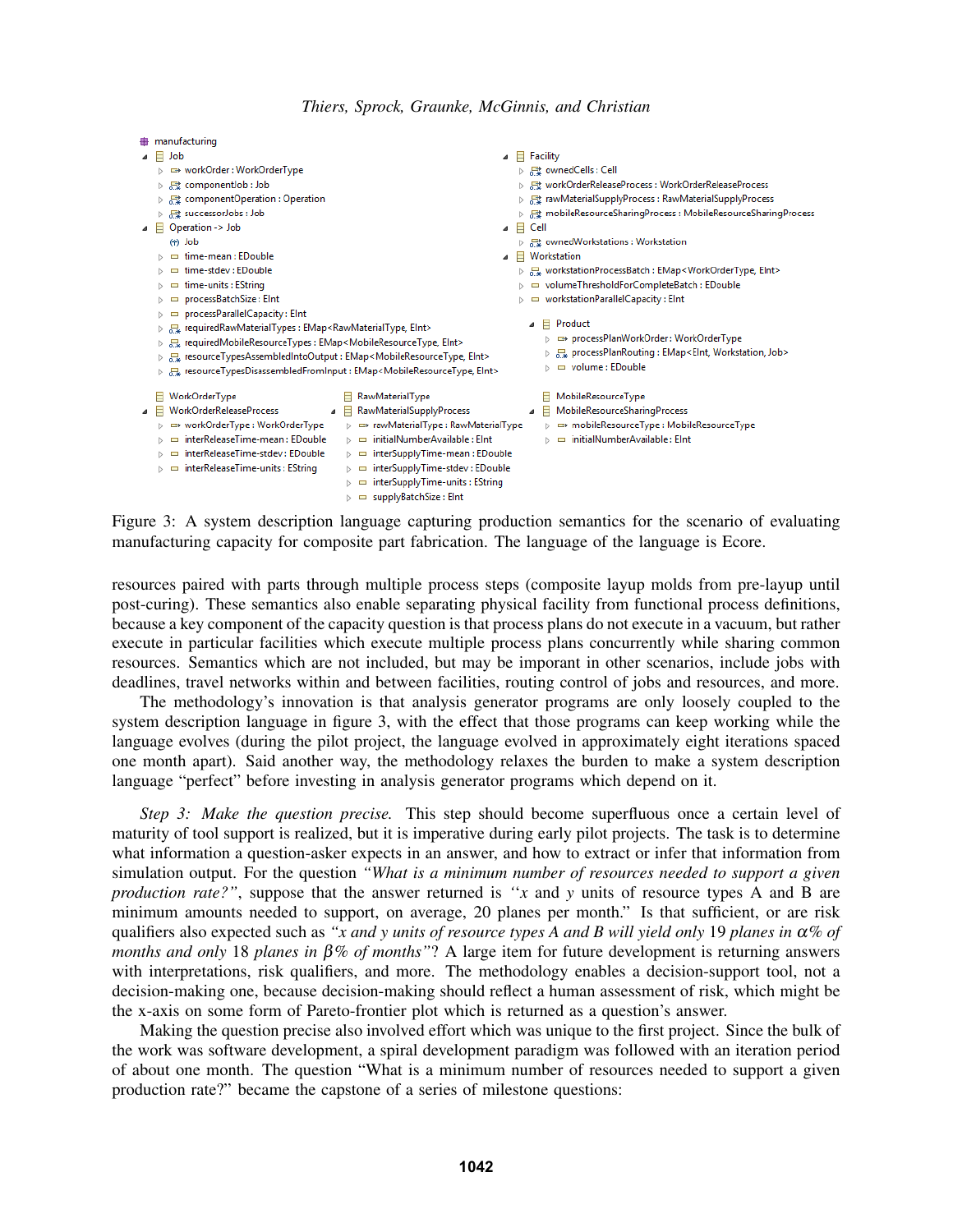- *What is the (expected) (Raw Cycle Time) of a certain (Job)?* A discrete-event simulation model to answer this question is the simplest-interesting one imaginable.
- *What is the (expected) (Throughput) of regularly executing a certain (Job)?* Answering this question requires only process simulation, without the context of a manufacturing facility, other process plans executing concurrently in that facility, resource-sharing paradigms, and more.
- *What is the (expected) (Throughput) of making certain (Product)s in a certain (Facility)?* Answering this question requires simulating a single manufacturing facility executing multiple process plans concurrently while sharing common resources. All that separates answering this question from the capstone question is adding an optimizer to search for minimum resource numbers.
- *What is a minimum number of resources needed to support a certain throughput?* Interestingly, an optimizer was never actually added; the pilot project sponsor recognized it as a simple extension and chose to better use the time adding fidelity to the system description, and in turn the automaticallygenerated simulation models.

*Step 4: Map the front-end system model to the back-end bridging abstraction model, as much as needed to answer the question.* Efficacy of the methodology depends on the loosest-possible coupling between these two models, and the loosest we can imagine is a declarative specification of a model-to-model transformation, an example of which is shown in figure 4.

```
<TokenFlowNetworkMap>
  <!-- ProcessNetworks -->
- <ProcessNetworkMap sysDefnElement="#//Job" executionSemantics="SequencingDependencies" allInstances="false"
  userPromptForInstances="The question concerns the raw cycle time of one or more Job instances. Which ones?">
    \langle!-- Processes -->
  -<ProcessMap sysDefnElement="#//Job/componentJob" allInstances="true" recursiveSearchForNestedNetworks="true">
      <InferenceMap tfnInference="InferEdges SuccessorProcesses" sysDefnProperty="successorJobs"/>
    </ProcessMan>
  -<ProcessMap sysDefnElement="#//Job/componentOperation" allInstances="true" recursiveSearchForNestedNetworks="false">
      <InferenceMap tfnInference="InferEdges SuccessorProcesses" sysDefnProperty="successorJobs"/>
      <PropertyMap tfnProperty="executionTime_RandomVariableModel" sysDefnProperties="time-mean, time-stdev, time-units"
      function="RandomVariableModel"/>
    </ProcessMap>
    <!-- Questions -->
    <Question subject="RawCycleTime"/>
  </ProcessNetworkMan>
</TokenFlowNetworkMap>
```
Figure 4: A model-to-model transformation from the System Model to the Bridging Abstraction Model to answer a question about raw cycle time.

The XML in figure 4 is a low-level representation which users should not be expected to interact with directly - usability improvements should make authoring and updating declarative specifications of model-to-model transformations much more user-friendly. At the project's beginning, the authors had imagined performing these mappings via the mechanism of UML stereotype application (Batarseh et al. 2012). However, that quickly became untenable due to inflexibility - applying a UML stereotype effectively defines a one-to-one transformation rule, which constrains the system model and the bridging abstraction model to look very similar and only effectively differ in syntax. The authors next considered general-purpose and standardized model-to-model transformation languages including QVT or ATL, but transformation specifications were quite verbose, and it was quickly realized that incorporating knowledge of the transformation's target enables dramatic simplification. This simplification incurs a loss of flexibility, but flexibility which was not needed, consistent with Cleenewerck and Kurtev (2007)'s conclusion that "The problem of translational semantics in Model-Driven Engineering is better to be approached with a domain-specific transformation language instead of with a general purpose one." Future work includes reconciling the custom and domain-specific transformation language with a standard such as QVT.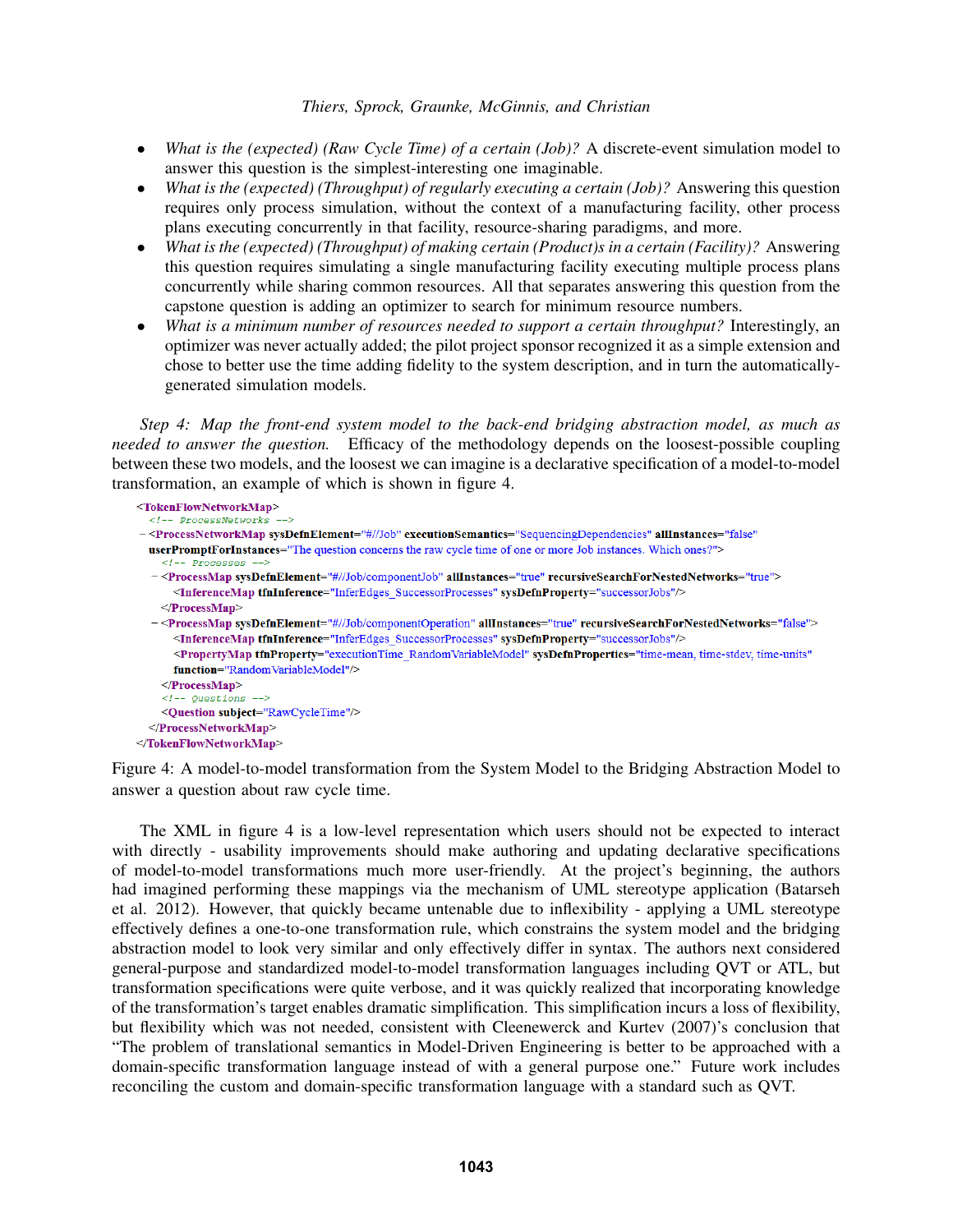*Step 5: Create instance models and press go.* To push-button answer a produceability question, the final step requires quickly describing a question's subject - instances of products, processes, resources, and facilities. The metamodel in figure 3 is analogous to software class definitions which can engender large numbers of object instantiations, and this step requires creating those object instantiations. In the pilot project this was done in a tabular and Excel-like environment, and an excerpt is shown in figure 5.

|                        | RawMaterialSupplyProcess |      | RawMaterialType |                              | <b>WorkOrderReleaseProcess</b> |  |                           | WorkOrderType |                                                                                                                      |  | <b>Workstation</b> |
|------------------------|--------------------------|------|-----------------|------------------------------|--------------------------------|--|---------------------------|---------------|----------------------------------------------------------------------------------------------------------------------|--|--------------------|
| Cell                   | Facility                 | Job. |                 | MobileResourceSharingProcess |                                |  | <b>MobileResourceTvpe</b> |               | Operation                                                                                                            |  | Product            |
| InstanceID             |                          |      |                 |                              |                                |  |                           |               | time-mean (float) time-stdev (float) time-units (nvarchar(255)) processBatchSize (int) processParallelCapacity (int) |  |                    |
| Operation1             |                          |      | 0.1             | minutes                      |                                |  |                           |               |                                                                                                                      |  |                    |
| Operation <sub>2</sub> |                          |      | 0.1             | minutes                      |                                |  |                           |               |                                                                                                                      |  |                    |
| Operation3             | 22                       |      | 0.1             | minutes                      |                                |  |                           | 20            |                                                                                                                      |  |                    |
| Operation4             | 4                        |      | 0.1             | minutes                      |                                |  |                           |               | 100                                                                                                                  |  |                    |
| Operation <sub>5</sub> |                          |      | 0.1             | minutes                      |                                |  |                           |               |                                                                                                                      |  |                    |
| Operation6             | 2                        |      | 0.1             | minutes                      |                                |  |                           |               |                                                                                                                      |  |                    |
| Operation7             | 2                        |      | 0.1             | minutes                      |                                |  |                           |               |                                                                                                                      |  |                    |
| Operation8             |                          |      | 0.1             | minutes                      |                                |  |                           |               |                                                                                                                      |  |                    |
| Operation9             |                          |      | 0.1             | minutes                      |                                |  |                           |               |                                                                                                                      |  |                    |
| Operation101           |                          |      | 0.1             | minutes                      |                                |  |                           |               |                                                                                                                      |  |                    |
| Operation111           |                          |      | 0.1             | minutes                      |                                |  |                           |               |                                                                                                                      |  |                    |

Figure 5: An excerpt from an instance model conforming to the system description language in figure 3.

The tables and their schema in figure 5 conform to the metamodel in figure 3 - *Operation* maps to a table, and each attribute maps to a column. An instance model's tables and schema are generated via object-relational mapping, and a user describes the question's subject by filling in the tables. This is a modeling environment which could benefit from many usability improvements; one is that the tables shown to users are effectively raw relational database tables, and adding a view layer will enable simplification, organization, and hiding redundant data (for example, junction tables which follow from any attribute whose multiplicity upper bound is  $> 1$ ). Another improvement is that while tables and columns are shown in figure 5 for each metamodel element in figure 3, knowledge of a user's question enables visual filtering to only tables and columns relevant to answering that question. Another improvement is adding visualization - whatever a user's system model, as table rows are populated a bridging abstraction model is being constructed in the background, and visualization should be possible for at least process and facility views. Usability improvements to this environment are critical to realizing the maximum possible reductions of time and expertise required to answer routine produceability questions.

An example of a discrete-event simulation model and experiment which are automatically generated upon pressing go are shown in figure 6.

#### 4 CONCLUSIONS AND FUTURE WORK

Design-to-production transition is a complex business process, and the research described in this paper supports that process by enabling designers to appreciate production consequences of design decisions much earlier in a program's design cycle than is possible today. A methodology was developed to enable push-button answering produceability questions, and its novelty is its degree of separating concerns - it separates system description from system analysis, and additionally separates concrete front-end system description from abstract back-end description. A pilot project implementation supports system models authored in the Ecore language, the set of questions enumerated in section 3, and push-button generation of simulation models and experiments in the Simio, SimEvents, and Tecnomatix Plant Simulation languages to answer those questions. The pilot project question concerned *numbers* of resources - a parametric change - and the implementation was also demonstrated to accommodate structural changes, including changes to process plans, changes to job-workstation assignments, refinement of resource types, description at levels of abstraction, and more. At the time of writing, there is no functional difference between parametric and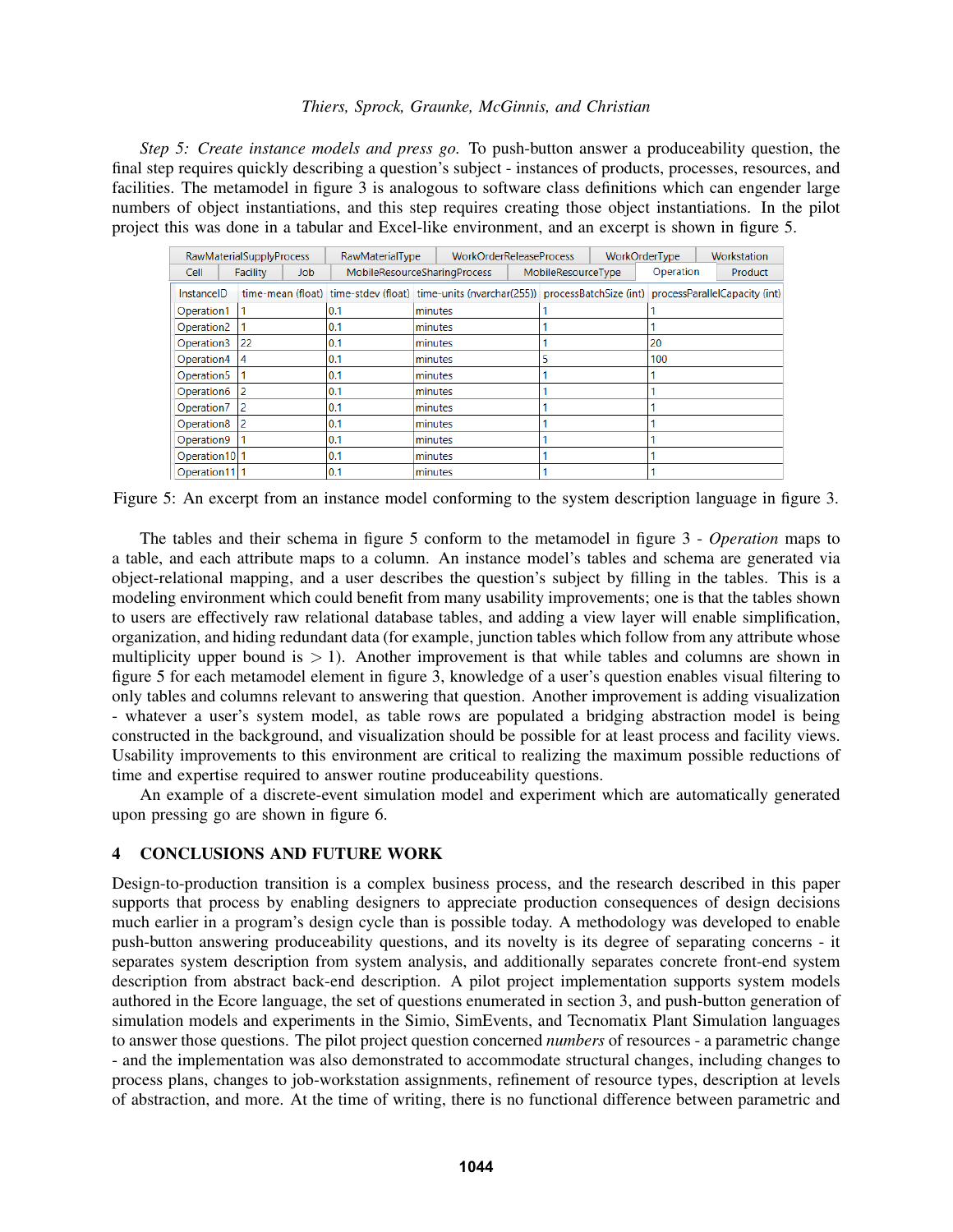

*Thiers, Sprock, Graunke, McGinnis, and Christian*

Figure 6: An example of an automatically-generated discrete-event simulation model and experiment, in the Simio language. The top half shows a physical facility view with shared resources and material supply, and the bottom half shows functional process views.

structural changes since the implementation fully regenerates a simulation model for any change to the instance model, although this may become more sophisticated in the future for efficiency.

At the pilot project's end, the proof-of-concept software implementation was deployed to the pilot customer. The customer estimates that for routine questions about production systems, a tool implementation of the methodology can yield a dramatic reduction in the time, cost, and expertise requirements to use simulation and other analysis types to answer those questions, at least an order-of-magnitude reduction. Those reductions can be saved, or they can be spent to evaluate more production scenarios and their impacts, consider more improvement ideas and alternatives, and explore more of a production system's design space. However, the customer also notes that several improvements are needed to reach an advanced Technical Readiness Level (TRL) and produce a tool that analysts would welcome in their day-to-day work. The tool is a modeling and model-transformation environment, and language and user-interface improvements are needed for creating system description schemas, conforming system instance models, transformations to bridging abstraction models, and automated analysis formulation processes. These improvements will help delineate those types of questions about production systems which are in fact "routine", and this could be a surprisingly generous set.

It is hoped that this research might grow the market for Operations Research analyses. Statistical, discrete-event simulation, and optimization analysis are capable of answering critically-important questions, but the time, cost, and expertise requirements for their usage in the status quo can be prohibitive for all but the largest companies. There are many avenues for future work, with the most pressing in the authors' opinion being evolving system descriptions from mostly structure to more mature models including behavior and control, and also understanding higher-level processes including design, diagnosis, and continuous improvement. A deep understanding of industrial engineering systems, plus an ability to cost-effectively employ operations research analysis as-needed, are prerequisites to making the design of production systems as sophisticated as the design of products themselves.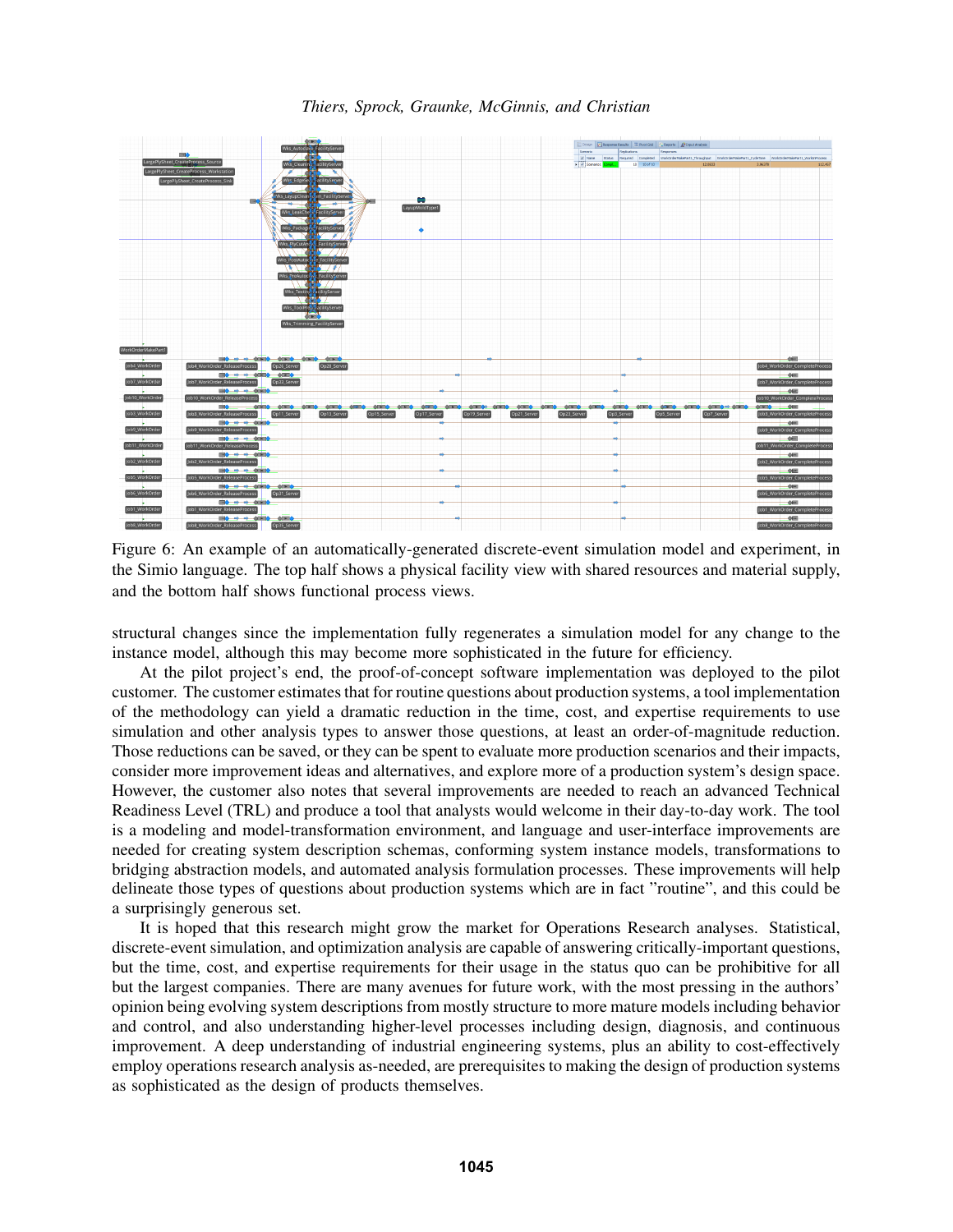### 5 ACKNOWLEDGEMENTS

The research reported here has been supported by Georgia Tech through the Gwaltney Chair of Manufacturing Systems, by a grant from Rockwell-Collins, and research projects funded by United Technologies Research Center and the Boeing-Georgia Tech Strategic University Partnership.

# **REFERENCES**

- Batarseh, O., L. McGinnis, and J. Lorenz. 2012, July. "MBSE Supports Manufacturing System Design". In *22nd Annual INCOSE International Symposium, Rome, Italy*. INCOSE.
- Batarseh, O. G., E. Huang, and L. McGinnis. 2015. "Capturing Simulation Tool and Application Domain Knowledge for Automating Simulation Model Creation". *Journal of Simulation* 9 (1): 1–15.
- Bergmann, S., S. Stelzer, S. Wüstemann, and S. Strassburger. 2012. "Model Generation in SLX using CMSD and XML Stylesheet Transformations". In *Proceedings of the 2012 Winter Simulation Conference*, 1–11. Piscataway, New Jersey: Institute of Electrical and Electronics Engineers, Inc.
- Biswas, S., and Y. Narahari. 2004. "Object Oriented Modeling and Decision Support for Supply Chains". *European Journal of Operational Research* 153 (3): 704–726.
- Chatfield, D. C., T. P. Harrison, and J. C. Hayya. 2006. "SISCO: An Object-Oriented Supply Chain Simulation System". *Decision Support Systems* 42 (1): 422–434.
- Cleenewerck, T., and I. Kurtev. 2007. "Separation of Concerns in Translational Semantics for DSLs in Model Engineering". In *Proceedings of the 2007 ACM Symposium on Applied Computing*, 985–992.
- Cutting-Decelle, A.-F., R. I. Young, J.-J. Michel, R. Grangel, J. Le Cardinal, and J. P. Bourey. 2007. "ISO 15531 MANDATE: A Product-Process-Resource Based Approach for Managing Modularity in Production Management". *Concurrent Engineering* 15 (2): 217–235.
- Deavours, D. D., G. Clark, T. Courtney, D. Daly, S. Derisavi, J. M. Doyle, W. H. Sanders, and P. G. Webster. 2002. "The Mobius Framework and its Implementation". *IEEE Transactions on Software Engineering* 28 (10): 956–969.
- Dong, M., and F. F. Chen. 2001. "Process Modeling and Analysis of Manufacturing Supply Chain Networks using Object-Oriented Petri Nets". *Robotics and Computer-Integrated Manufacturing* 17 (1): 121–129.
- Drath, R., A. Luder, J. Peschke, and L. Hundt. 2008. "AutomationML The Glue for Seamless Automation Engineering". In *IEEE International Conference on Emerging Technologies and Factory Automation*, 616–623. Institute of Electrical and Electronics Engineers.
- EMF 2016. *ATLAS Transformation Language (ATL)*. https://www.eclipse.org/atl/: Eclipse Modeling Project: Model to Model Transformation Subproject. Viewed 27june2016.
- Estefan, Jeff A 2008, May. "Survey of Model-Based Systems Engineering (MBSE) Methodologies, Revision B". Research Report from Jet Propulsion Laboratory, California Institute of Technology.
- Fourer, R., D. Gay, and B. Kernighan. 1993. *AMPL: A Modeling Language for Mathematical Programming*. Scientific Press.
- Fournier, J. 2011. "Model Building with Core Manufacturing Simulation Data". In *Proceedings of the 2011 Winter Simulation Conference*, 2219–2227. Piscataway, New Jersey: Institute of Electrical and Electronics Engineers, Inc.
- Guerra-Zubiaga, D. A., and R. I. Young. 2008. "Design of a Manufacturing Knowledge Model".*International Journal of Computer Integrated Manufacturing* 21 (5): 526–539.
- Kapos, G.-D., V. Dalakas, M. Nikolaidou, and D. Anagnostopoulos. 2014. "An Integrated Framework for Automated Simulation of SysML Models using DEVS". *Simulation* 90 (6): 717–744.
- Lemaignan, S., A. Siadat, J.-Y. Dantan, and A. Semenenko. 2006. "MASON: A Proposal for an Ontology of Manufacturing Domain". In *Proceedings of the IEEE Workshop on Distributed Intelligent Systems: Collective Intelligence and Its Applications*, 195–200. Institute of Electrical and Electronics Engineers.